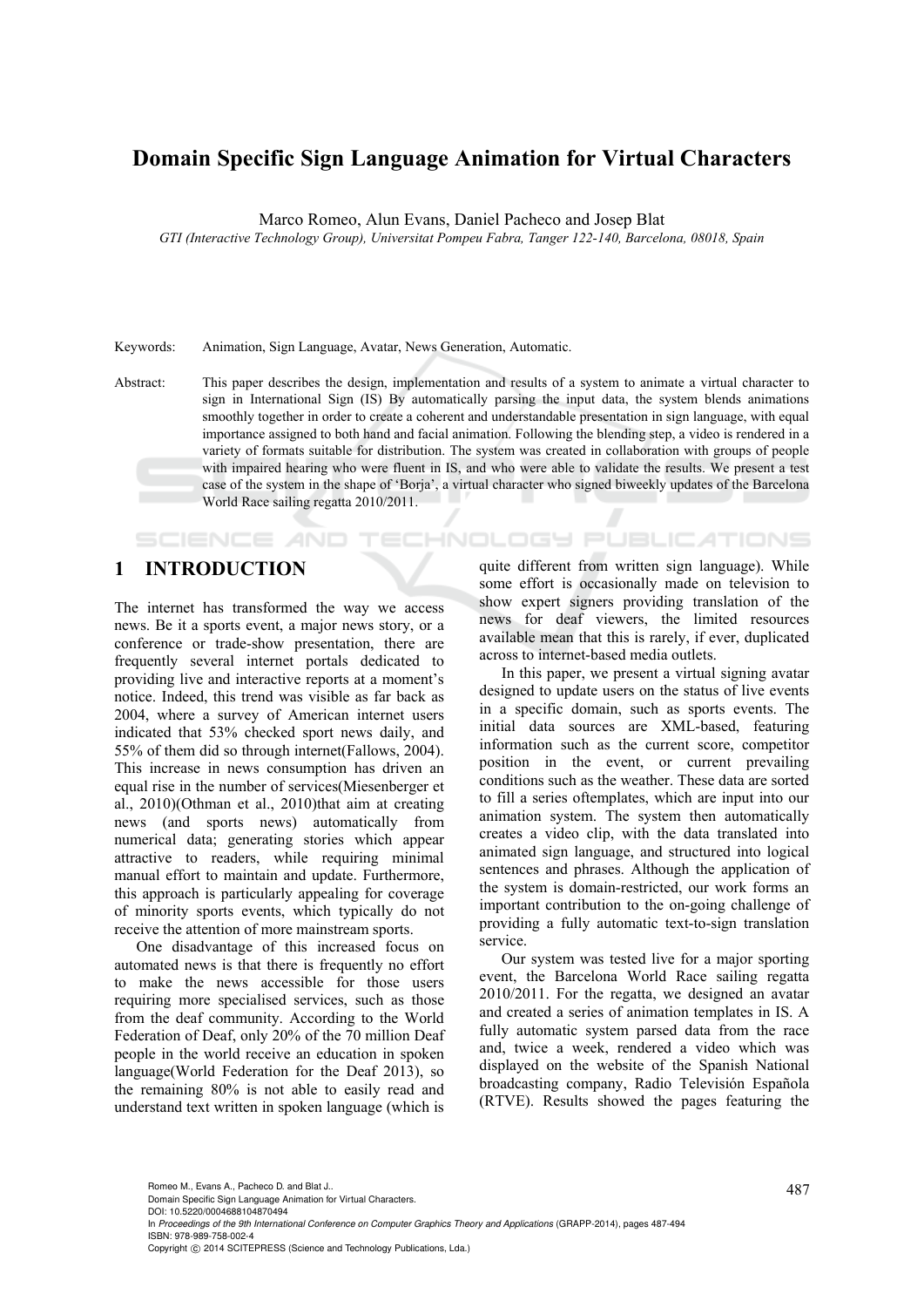animated clips to be the most popular in the Section focusing on coverage of the Barcelona World Race.

Our paper is organised as follows. Section 2 presents related work in the field of automated signing avatars. Section 3 details the methodology used to create our system. Section 4 presents Borja, the signing avatar designed for the Barcelona World Race. Finally, Section 5 summarises the paper and draws conclusions.

# **2 RELATED WORK**

Several studies(Dehn & Van Mulken, 2000; Johnson & Rickel, 1997; Moundridou & Virvou, 2002) found that rendering agents with lifelike features, such as facial expressions, deictic gestures and body movements may rise the so called persona effect. A persona effect is a result of anthropomorphism derived from believing that the agent is real and authentic(Van Mulken et al., 1998; Baylor &  $E$ bbers, 2003). NCE AND TECHNI

During the last decade there has been extensive research and development carried out with the goal of automating the animation of sign language for virtual characters. TheViSiCast and eSIGN projects(Elliott et al., 2007) focused on the development of a comprehensive pipeline for textto-sign translation. Using text written in English and German as input, the system translates it into written text in sign language (English- ESL or German - DGS, respectively). The translation, though, is very literal and liable to produce unnatural results. Written sign language is translated into signs using the HamNoSys (Hanke, 2004) notation which describes signs as positions and movements of both manual (hands) and non-manual (upper-torso, head and face) parts of the body. This notation enables signs to be performed by a virtual character procedurally, using inverse kinematic techniques. In this sense the animation system is procedural and, thus, flexible and reusable compared to others that use motion captured data or handcrafted animation. The HamNoSys notation, however does not include any reference to speed and timing, and ignores prosody. This has been considered one of the reasons of low comprehensibility (71%) of signed sentences using HamNoSys(Kennaway et al., 2007). This is a particularly serious disadvantage given that recent studies have demonstrated that prosody is as important in spoken languages as in signed ones, activating brain regions in similar ways (Newman et al., 2010), and has a crucial role in understanding the syntax of a signed message.

Automatic Program Generation is a field of natural interest to the commercial domain, but which has seen little academic research(Abadia et al., 2009).The most recent integrated attempt to disseminate sport news using a virtual signer has been the SportSign platform (Othman et al., 2010). It is a partially automatic system that needs an operator to choose the kind of sport and specify other relevant data,such as the teams playing match, the number of goals or points scored etc. Then the system generates a written version of the news in sign language (specifically, American ASL) that a human operator has to validate. Finally, a server-based service generates a video with an animated character that is then published on a web page. The workflow needs extensive interaction by a human user, in order to guide and validate the results of the system, meaning that it wouldnot meet the important goal of reducing the costs to make signed sport news feasible.

# **3 METHODOLOGY ATIONS**

# **3.1 System Overview**

Our animation system is designed to build a complex signed animation with a virtual character by concatenating, blending and merging animated clips previously prepared to digitally mimic the gestures of expert signers. The system relies on a series of XML-based templates indicating which signs should be used to build certain content, and which type of data is needed for the relevant information (numbers, text, etc.). Figure 1 shows a schematic overview of how the system constructs an animation.

The parser receives the data and decides whether is a known phrase, a number or a custom word. If it is a known phrase, it is retrieved directly from adatabase that stores the animation data for that entire phrase. If it is not a phrase, the system falls back and looks for a number or word. In this case, the sign elements that are used to compose that number or word them are taken individually and merged together to build a single new sign. This fall back is very useful when dealing with names of people or cities, or even with numbers of more than one digit.Finally, each of the clips is merged using animation blending. How each clip has to be blended is specified in the metadata description associated with that clip in the database. Each clip has its own length, start time, end time and in-out trim points which specify the boundaries for the blending.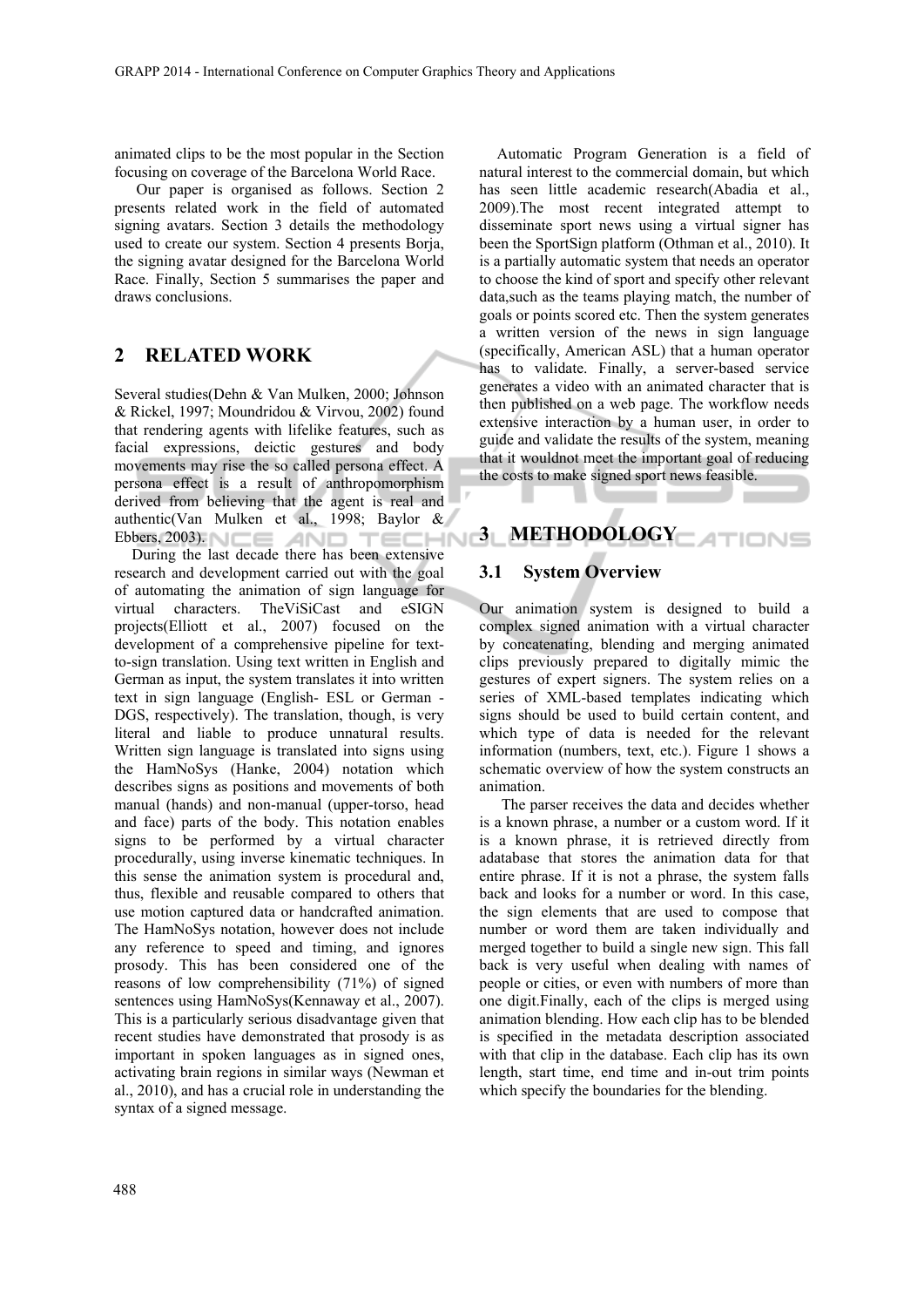#### **3.2 Lexical Structure**

Sign languages are complete languages with their own grammar and vocabulary. Communication occurs via a complex interrelation between manual, body and face gestures. These three elements cooperate as a whole to provide terms, grammar structure and intention (through prosody), and thus meaning.Even when written, sign languages are different from spoken languages. In fact, it can be difficult for pre-lingually deaf people to understand written English or other languages, as the grammatical structure of the spoken language is different to the structure of the sign language.

As many other languages, vocabulary and grammar also change depending of the country (ASL is different from Spanish Sign Language LSE) and it may also adapt to the characteristics of a certain zone inside a country (non coastal regions of a country may lack the term "boat"). In an attempt to provide a common standard of communication for the world deaf community, in 1975 the World Federation of Deaf proposed a unified system which included the most common terms used in the majority of different sign language. It also included signs that are easy to understand. Since then, International Signhas evolved and is now used in conferences around the world and for sport reviews (as in the 2010 Fifa World Cup).

In this sense, the lexicon of International Sign System is quite poor but its grammar is as reach and complex as for any other language(Newman et al., 2010).

#### **3.3 Data Parser**

The goal of any automatic news system is that it should be able to take data from automatically updated sources, and transform that data into a manner such that it can be broadcast and easily understood by users. Our system parses XML data with a specific format (see Figure 1 below) and uses it to fill in a series of data templates. These templates are structured in a similar way to the lexical structure of IS as mentioned above. The data is now in suitable format to be converted to animation.

## **3.4 Animation Database**

There are three possible sources for the animation data suitable for our system:

- 1. *Motion Capture Systems*, where an actor's performance is digitally captured
- 2. *Procedural Systems*: where the actual animation is generated by a fully automatic system
- 3. *Manual recreation from video*,where a human animator manually creates animations using a video of an actor as a reference.

Standard Motion capture systems do not provide detailed information on the movements of the fingers and of the facial muscles: both essential for accurate representation of sign language. Sign language makes use of incredibly subtle movements of the arms, fingers and facial muscles, which requires considerable effort to capture accurately.Although full performance capture technology is being developed (Weise et al., 2011),



Figure 1: The animation system receives an XML file that contains the description of the clips that has to be concatenated in order to build the complete animation. Depending on whether it's a pre-made phrase, a number or a word, the system retrieves and merges the appropriate animated clips to build the signed contents.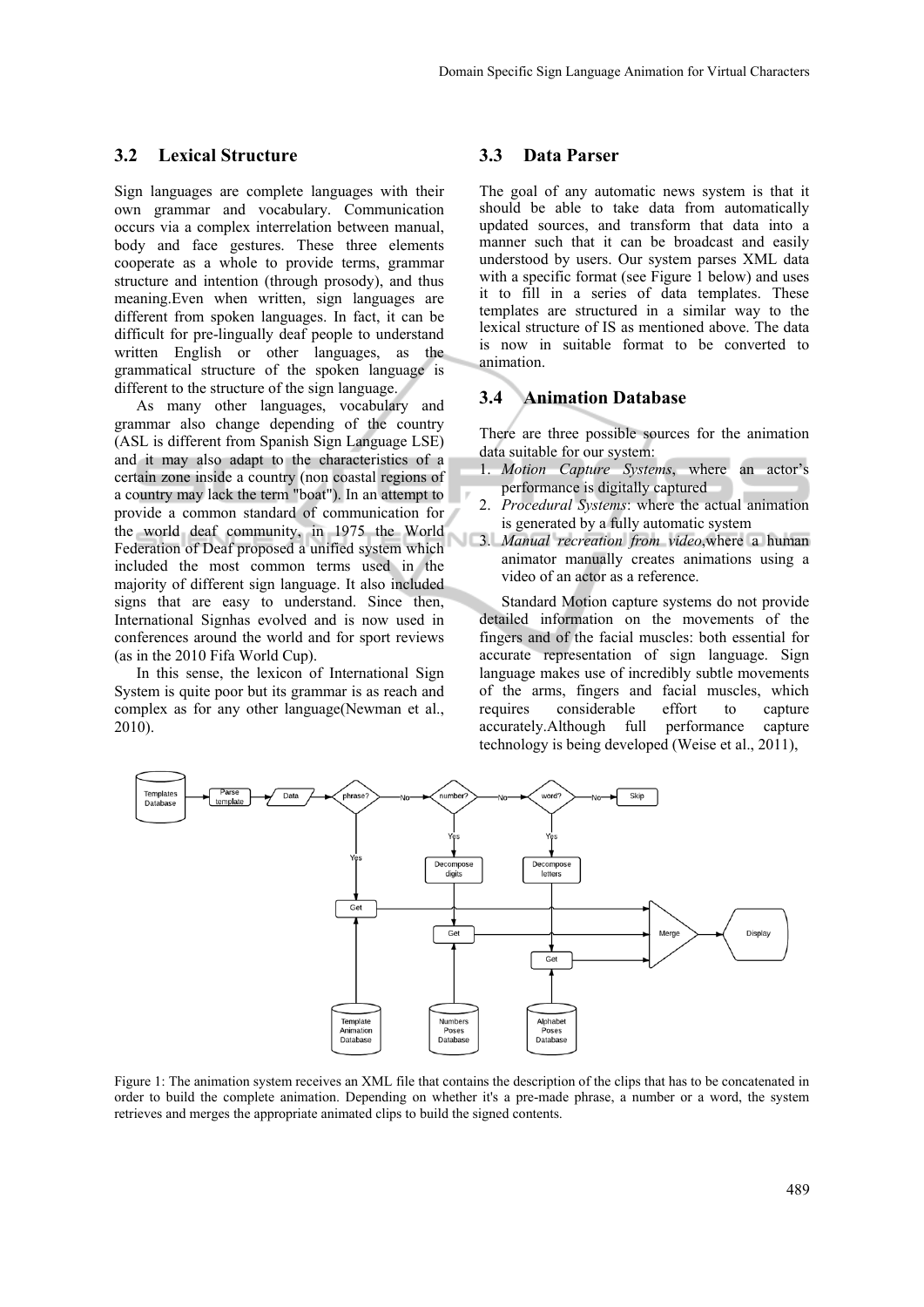combining facial and finger systems to the required standard is beyond the scope of this work. Furthermore, raw motion capture data contains many small errors and rarely can it be used in its native form. The effort required to manually 'clean' the capture data, adapting it to a virtual character and enhancing it with the missing pieces (commonly face and fingers) is a highly time-consuming process. Thus, we discarded motion capture as an animation source.

Procedural animation has also been recently used for automated sign language generation (Elliott et al. 2007). It is a flexible solution as it doesnot require an expert to sign the contents, and any sign can be generated using a sign notation like HamNoSys (Hanke, 2004). Unfortunately, as mentioned above, animations generated with sign notations suffer from a notable lack of prosody, a very important factor in sign languages.



Figure 2: Screenshot of a signing expert (prelingually deaf) with virtual character overlay.

This means that every animation clip used by the system has to be animated by hand by following video references of signing experts recorded on video. We created a skeletal animation rig for the character body which uses both forward and inverse kinematics. We use blend shape animation for the facial expression as this gives us greater control on the precise shape of the face – an essential component for the understanding of sign language. While this requires initial manual effort, the main motivation behind the choice of this technique is the freedom and accuracy that hand-made animation can provide. Furthermore, as the 'library' of animations is created, adding to it becomes progressively easier, as many previous animations can be reused. Figure 2

shows a screencapture of the animation process.It is important to note that, from a technical point of view, our system is capable of working with both manually created animations, motion-captured performances, and procedural animation.

For animation purposes, we definefour different semantic levels:

- 1. *Phrases*: where the actor signs a complete or partial phrase e.g. "My name is…"
- 2. *Words:* where the actor signs an entire word e.g. "weather"
- 3. *Letters*: individual letters of the alphabet
- 4. *Numbers*:single digit numbers only.

We distinguish between words and phrases because, frequently, sign language will employ a single sign to encapsulate an entire phrase of spoken language. The advantage of these distinctions is that they are designed to work very effectively with the 'trickle down' animation composing/blending.Animation clips are designed to unequivocally communicate a single chunk of information, which can be understood in isolation, which is essential for composition and blending (see below).

Once recorded and animated, each clip is stored in an Animation Database along with its associated metadata (mainly the spoken language equivalent of the animation).

### **3.5 Composing and Blending**

To compose a sign language clip from spoken language input, our system is split into three components (the Classifier, Blending Queue and Composer) which process any input ready to be passed to the renderer (see Figure 3). The Classifier first analyses the input template according to the four semantic levels defined above. From this classification, the system searches the Animation Database in a trickle down manner, (as shown in Figure 1 above). Let us take the example "My name is John". The classifier first parses the entire template to search for a known phrase in the database. It finds the phrase "My name is" and adds it to the Blending Queue, but does not find the phrase "John". It then drops down a semantic level to look for any numbers. In this case, there are none, so it drops down another level to search for the word "John". If it does not find the word, then it drops down a final level and adds the individual letters 'J', 'O', 'H' and 'N' to the Blending Queue.

In order to concatenate each clip to conform a complete discourse, The Composer must blend the clips in the Blending Queue together to perform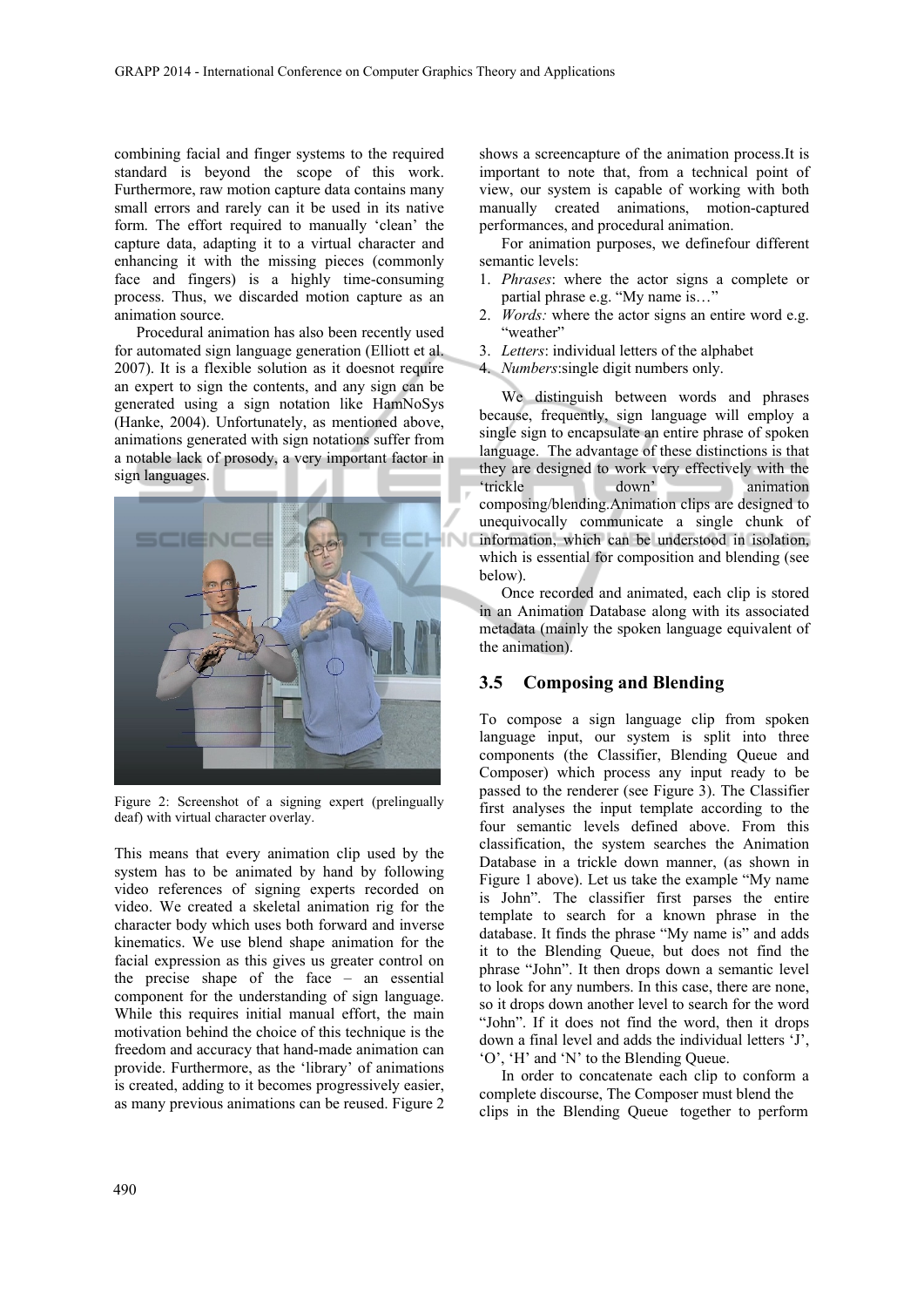

Figure 3: The flow of information through the different processes that create an animation clip from input.

smooth transition between different animations. Blending can be performed in two different ways: *Additive blending*, where an animation clip is added on top of an underlying clip, offsetting it by means of differences between each other; and *Override blending*, which substitutes a given animation clip with the content of another one.Furthermore, the blending can be performed either between two clips or across two clips (see Figure 4).When working with sign language, it is important to consider that even minor modification of the sign could change themeaningfor the viewer (potentially drastically). To avoid this, we decided to concatenate phrases performing override blending between clips. In this way we guarantee that the signed content is 100% accurate and that no undesired signs are produced in the transition between one clip and the other.On the other hand, words and numbers are built by blending together multiple short clips of letters and digits. In this case, we blended across clips, which produced smooth and continuous (not robotic) signs



Figure 4: Figure shows how blending can be made between two clips. Left: interpolating from last frame of Clip A to first frame of Clip B; or Right: cross fading from Clip A to Clip B.

#### **3.6 Rendering Output**

The system is designed to render a video output using standard algorithms from Autodesk Maya. Background can be static or animated in a prerendering step. This approach provides acceptable quality results with a relatively low rendering times,

which is crucial for providing large amount of content in a reasonable time.

# **4 BORJA: SPORTS REPORTER**

Our system was tested in a real environment for the Barcelona World Race sailing regatta, 2010/2011. The Barcelona World Race is a non-stop, round-theworld regatta, where crews of two people circumnavigate the globe in an IMOCA 60 racing boat, competing to be the first to return to Barcelona. Apart from being a challenging regatta, the event also has at its heart a commitment to research and development, education, and science and the environment. In that sense it was an ideal opportunity for us to test our system in a real-world context.The race was forecast to last 3 months, and consisted of 14 boats. Our goals, therefore, were to:

- Design and animate a virtual character suitable for presenting news from the regatta, in sign language;
- Adapt our system to be used for automatic creation of news from a sailing regatta;
- Create an automatic, server-based system that would output a video of the current animated news, twice a week, and make it available for public dissemination;

#### **4.1 Character Design**

Any virtual character has to be designed in a way that makes it believableand, for a virtual newsreader, in a way that helps conveyinformation to the audience. The character design should match the characteristics of the sport and adapt to different context, for instance changing clothing, depending on external factors such as the weather.

Another aspect, particularly important for virtual signers, is the believability of the movements and gestures of the character. It has to look convincing (and not necessary *realistic*), in order to encourage the audience to engage with theprovided news. This insistence on believability was a major factor in our deciding to create personalized hand-crafted animations for the character, rather than procedurally animated signs that lack prosody and life.

Another crucial aspect is the size and proportions of the hands. The automatic contents generated with our method were going to be viewed mainly through a video streamed on a web page, meaning that the playback area wouldnot be large enough to ensure that the hands and fingers will be clearly visible all the time. On the other hand, larger hands assist in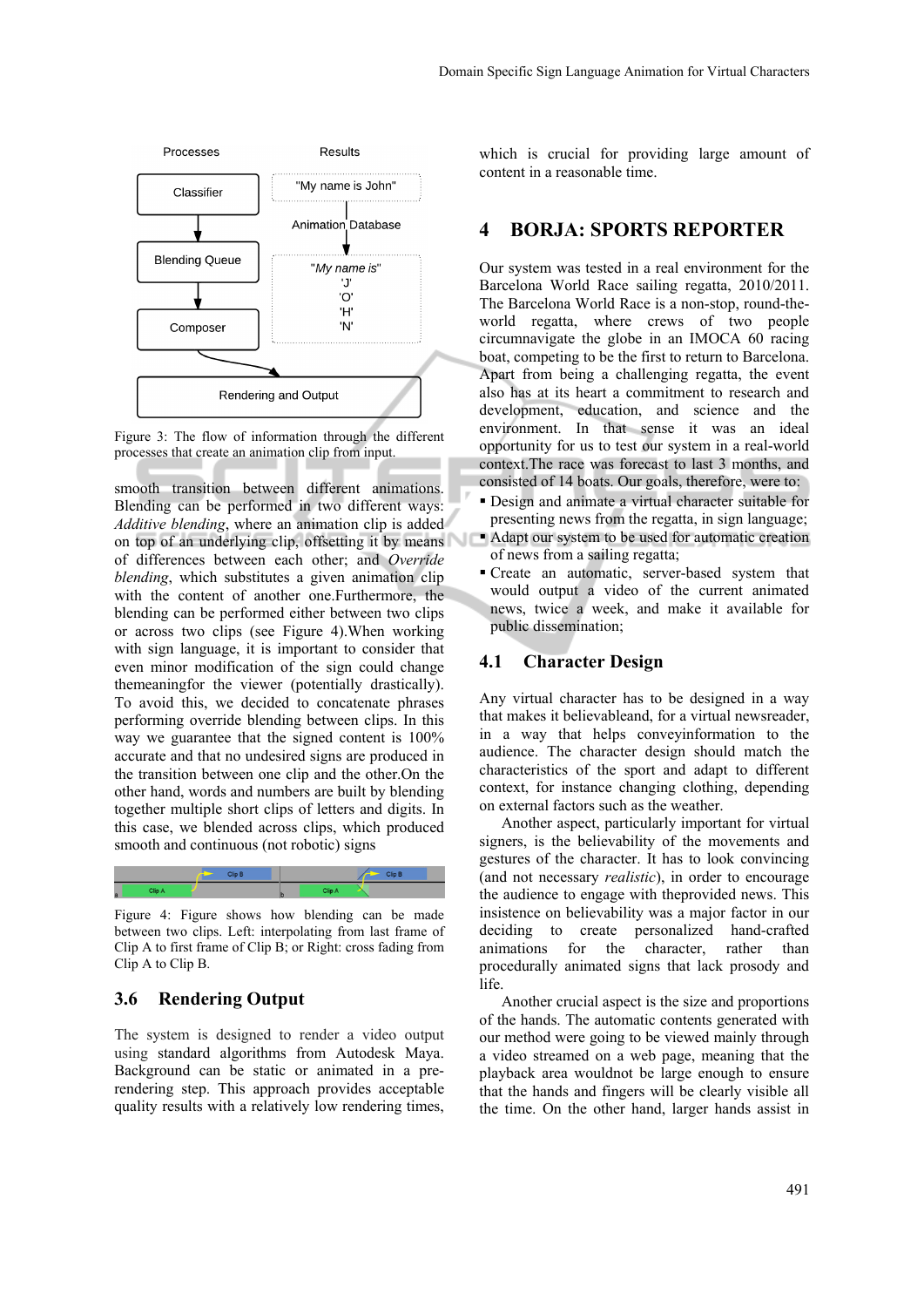driving attention toward such an important communicative item. Thus, we ran several tests with experienced signers in order to decide on the correct proportions for all aspects of the body.After several iterations, we settled on a blond male, dressed in typical sailor garb (varying depending on current weather), and christened him *Borja*.



Figure 5: Art design for Borja. Design includes different clothing for different weather conditions. The design shows a sporty style for the character to make it closer to the sailing world, bigger eyes to empathize with audience and big hands to make signs more readable through streaming videos.

### **4.2 Input Data and Template Creation**

There were three main data sources used for this application, all provided under license by the race organizers:

- Boat XML information, with direct information about each competitor boat and race info per boat, such as GPS location, speed, course, ranking place, distance covered etc;
- The GRIB weather data, updated every 30 minutes;
- Tertiary information regarding the race e.g. historical information regarding previous races, skipper biographies etc.;

The system groups the data needed for each news and ranks the 'relevance' of each set of data. The relevance is calculated according to criteria pre-set by expert news writers focusing on sailing regattas. For example, a change of leader is considered highly relevant, while a change at the bottom of the ranking is less relevant. Once these criteria are set, no further expert input is required, and the system generates rankings automatically.Based on the calculated ranking, the system picks the three most relevant items of news, and adds *opening* and *closure*sectionsto build the complete template for animation (see Figure 6). In the case where the third less relevant news is below a relevance threshold, the system provides information about the skipper, the boat or the geography.



Figure 6: Scheme of the news generation system.



Figure 7: Webpage of the Spanish National Radio showing *Borja*'s videos for the Barcelona World Race.

# **4.3 Scheduled Output**

During the course of the regatta, the system compiled the data twice a week, every week during a period of three months (the length of the regatta). From this data, the system reads the prominent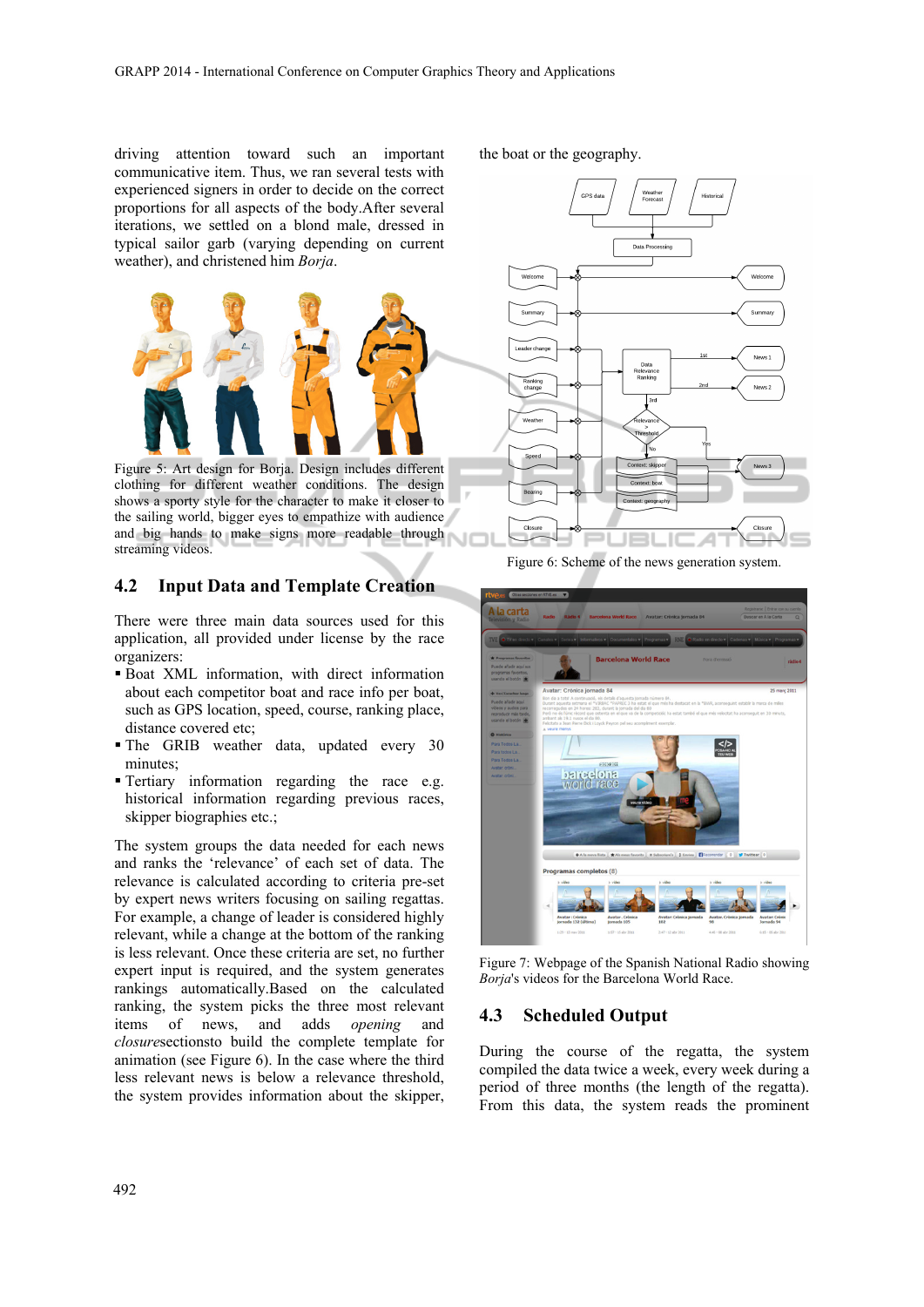weather condition and configures Borja to wear different clothes (wet jacket, t-shirt, etc.) depending on it. Then, the system concatenates a sequence of animations to represent the desired news in IS and launches the rendering. All the information about how to build the animation sequences and the database of available animations is stored in XML files.

Once the rendering is completed, the video (in Adobe Flash .*flv* format) and the equivalent written news in Spanish is sent to the server of RTVE to be is played on their webpage (see Figure 7). Figure 8 shows a larger screenshot of Borja in action.



Figure 8: Screenshot of Borjain action.

## **5 RESULTS AND CONCLUSIONS**

In this paper, we present the design and implementation of a system capable of automatically transforming input data into sign language, given a specific, restricted domain. The system is designed to automatically create reports for live events such as sports events, and we present a successfully prototype, implemented to create automatic signed news for the Barcelona World Race 2010/2011.

25 videos featuring Borja were created during the Barcelona World Race and featured on the RTVE website. These 25 formed part of a total of 91 multimedia entries concerning the Barcelona World Race 2010/2011. The 'popularity' of the multimedia entries is habitually measured by RTVE by measuring web traffic on each page. The results show that the mean popularity rating for the 25 Borja videos was 38.96%, 15.8% greater than the mean popularity of all 91 multimedia videos. This increased in popularity is marginally greater than the dataset standard deviation of 15.6%.

| Titol v                    |    | <b>Tipus</b> | <b>Durada</b> | <b>Popularitat</b> ▼ |
|----------------------------|----|--------------|---------------|----------------------|
| Avatar: Crònica jornada 81 |    | Completo     | 2:19          |                      |
| Crònica 21 de març         | 因  | Completo     | 13:00         |                      |
| Resum onzena setmana       | K. | Completo     | 29:59         |                      |
| Crònica 18 de març         | 閮  | Completo     | 12:33         |                      |
| Avatar: Crònica jornada 77 |    |              | 1:17          |                      |
| Crònica 17 de març         | 圓  | Completo     | 12:05         |                      |
| Crònica 16 de març         | 因  | Completo     | 13:05         |                      |
| Crònica 15 de març         | 閰  | Completo     | 13:18         |                      |
| Avatar: crònica jornada 74 |    |              | 3:07          |                      |
| Crònica 14 de març         | 因  | Completo     | 12:47         |                      |
| Resum desena setmana       | 閮  | Completo     | 30:04         |                      |
| Crònica 11 de març         | ш  | Completo     | 13:50         |                      |
| Crònica 10 de març         | 因  | Completo     | 13:27         |                      |
| Avatar: Crònica jornada 70 |    |              | 1:17          |                      |
| Crònica 9 de març          | 因  | Completo     | 14:04         |                      |





Figure 10: Chart showing the 15.8% greater in popularity of Borja's videos over all other Barcelona World Race multimedia. Also shown in the Standard Deviation bar.

The output of the system was validated as "consistently correct" by the expert signers involved in the project, but future work is now focused on obtaining more quantitative results as the quality of the animated output. A study featuring a statistically valid sample of deaf users is being carried out in order to ascertain statistically whether the animated sign language produced by the system is capable of